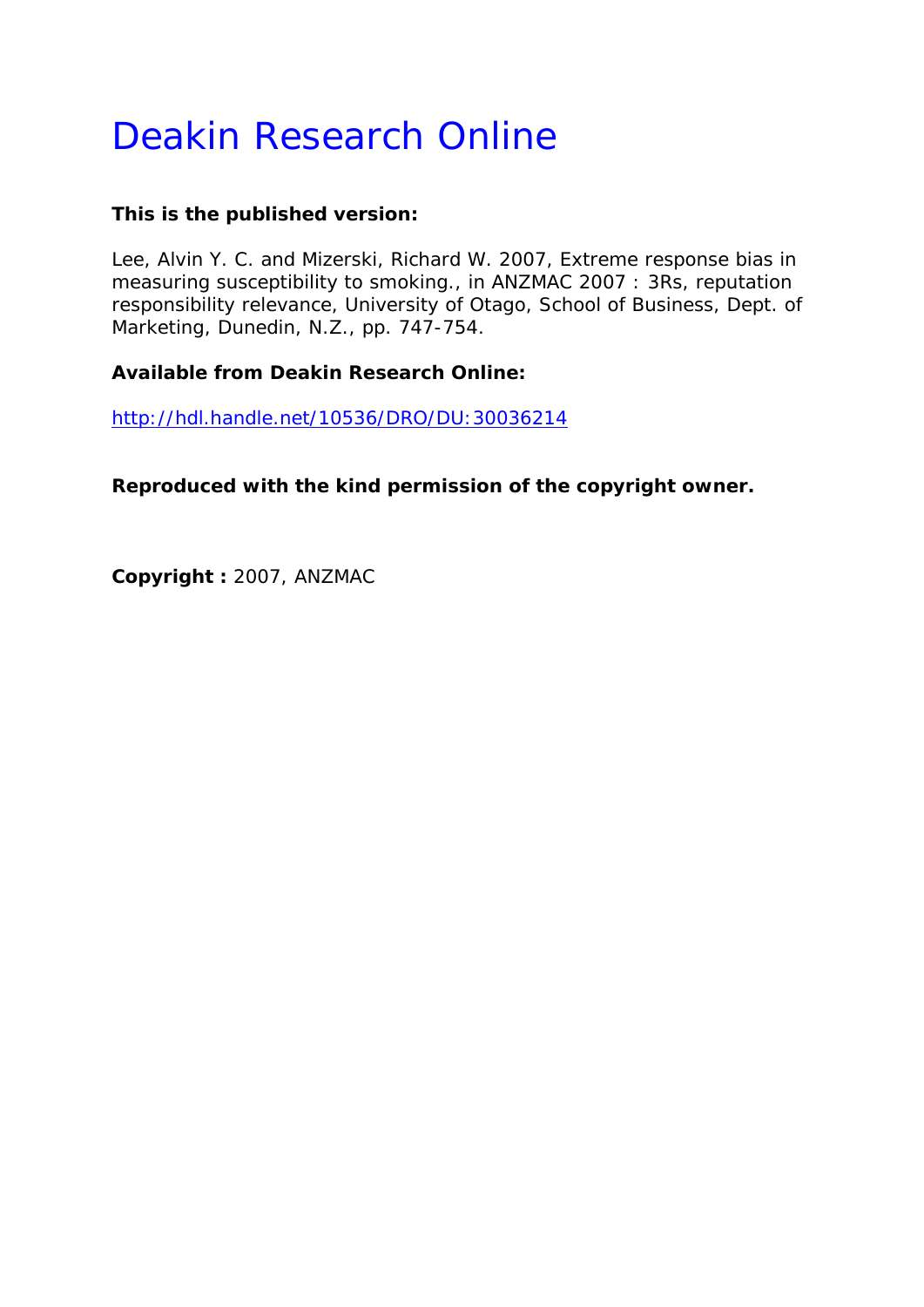## **Extreme Response Bias in Measuring Susceptibility to Smoking**

## **Alvin Y.C. Lee, Richard W Mizerski, The University of Western Australia**

#### **Abstract**

Pierce, Choi, Gilpin, Farkas, and Berry (1998) were the first to claim that they could provide causal evidence that tobacco industry advertising and promotion caused adolescent smoking. This claim continues to significantly influence the theory and conceptualization of how youth react to tobacco marketing. The Pierce et al. (1998) methodology has been used by many researchers to establish the influence of tobacco marketing on adolescent smoking (Goldberg, 2003; NCI, 2006; Sargent, Dalton, & Beach, 2000). Pierce et al. (1998) selected respondents for only the second of their two survey longitudinal study because they chose the extremenegative response. This choice could be the result of the tendency of some significant number of sample members exhibiting extreme-response bias. The results from an analysis of several questions from the original data used by Pierce et al. (1998) has suggested that there is a significant extreme-response style pattern in the Pierce et al. data. This unaccounted for bias in the responses of their sample was due to the procedure used by Pierce et al. (1998) in the selection of their respondents. The Pierce et al. (1998) sample selection procedure requires more research before the causal link can be claimed.

Key words: extreme response bias, tobacco, adolescent smoking trial, sampling procedure

#### **How Pierce et al. Selected their Sample**

Pierce et al. (1998) selected their sample of Non-Susceptible Never-Smokers (NSNS) by asking five questions to determine their smoking status and their future intentions to smoke. These questions are depicted in Figure 1.

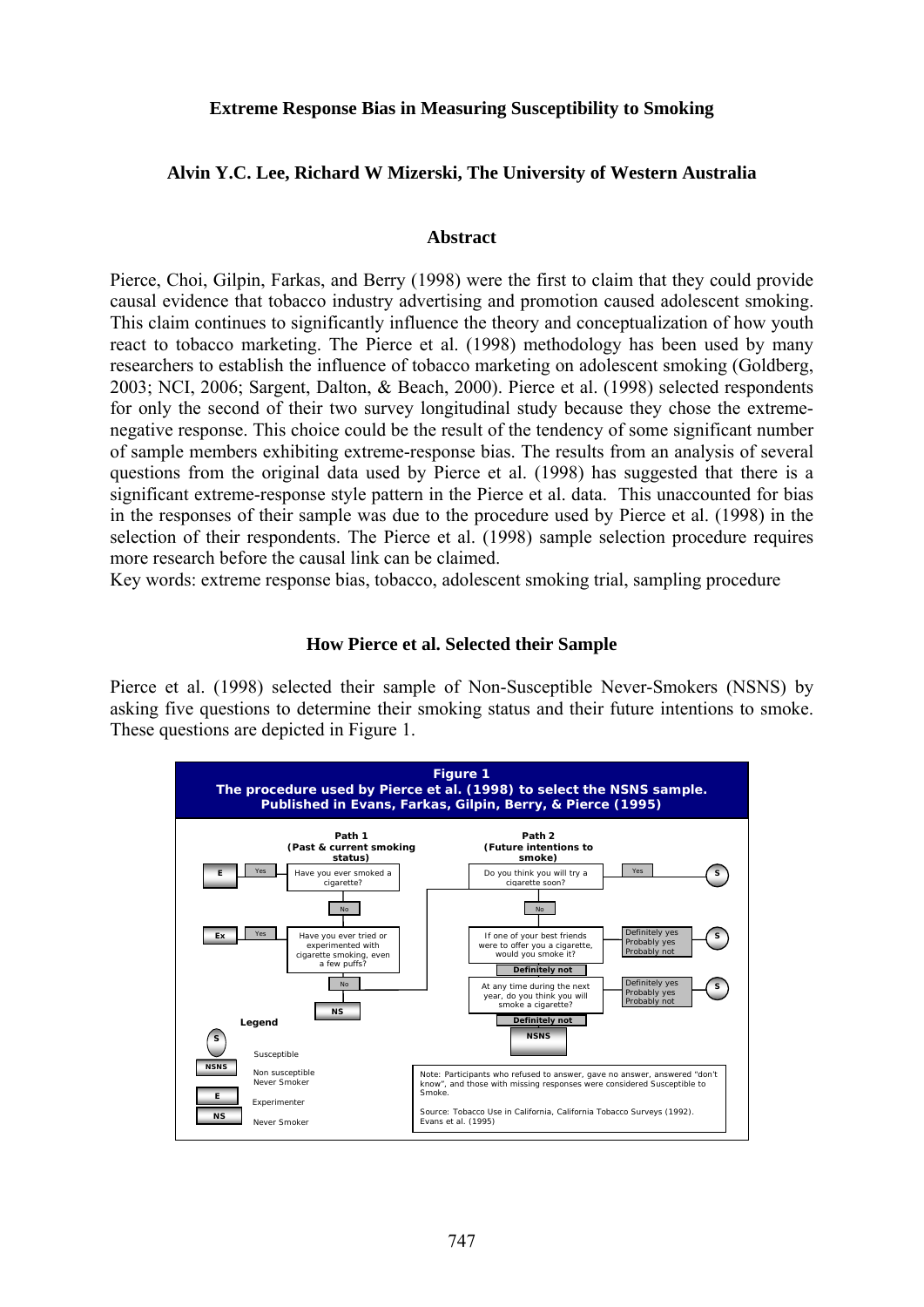Two questions were used to distinguish never-smokers from smokers. These questions from Path 1 (Figure 1) asked *"Have you ever smoked a cigarette?"* and *"Have you experimented with cigarette smoking, even a few puffs?"* Adolescents who answered "NO" to both questions were considered to have never smoked cigarettes before (never-smokers).

Path 2 (Figure 1) asked adolescents who were classified as never-smokers about their future intentions to smoke. The three questions from Path 2 of Figure 1 were used to determine if the respondent was susceptible to smoking. The questions were "*Do you think you will try a cigarette soon?", "If one of your best friends were to offer you a cigarette, would you smoke it?"*, and "At any time during the next year do you think you will smoke a cigarette?" An adolescent who answered "NO" or "Definitely Not" to **all** of the Path-2 questions was considered as a Non-Susceptible Never Smoker (NSNS). NSNS adolescents were chosen by Pierce et al. (1998) for a longitudinal study about the effects of tobacco advertising and promotion on smoking. Interviews for this longitudinal study were carried out in 1993 and in 1996. The data from these two interviews was used to establish the claim that tobacco advertising and promotional efforts caused smoking trial (Pierce et al., 1998).

# **Extreme Response Bias**

The sample selection procedure employed by Pierce et al. (1998) could have given rise to the possibility that a significant proportion of NSNS sample members' responses would suffer from extremity response bias. Gruber & Lehmann (1983) have cautioned that extremity bias will distort the results of analyses using regression techniques. Pierce et al. (1998) used logistic regression to support their causal claim that advertising causes smoking.

Extreme response bias (ERB) will also adversely affect the results of studies that use response patterns for segmentation (Greenleaf, 1992). Pierce et al. (1998) used only respondents who provided extreme negative responses in the second survey of the two survey study. This is a form of segmentation by choosing only adolescents who could definitively rule ever smoking in the future. If there is extreme response bias in the Pierce et al. sample, then the causal claim by Pierce et al. (1998) could be inaccurate because it is based on distorted data.

Yea and nay saying and ERB are the two main types of response bias. This is where a respondent exhibits polarized response patterns. Respondents exhibiting these types of biases are likely to exhibit the same biased response pattern across the whole range of questions in a survey (Bachman & O'Malley, 1984; Hui & Triandis, 1985; Merrens, 1970). Of course, there is the possibility that respondents who respond to the extreme of answer categories are accurately reporting a strongly felt opinion. However, Greenleaf (1992) showed that if a respondent exhibits the same pattern of extreme responses throughout a survey, then they are unlikely to be reporting a strongly felt opinion, but suffer from extreme response style bias.

Yea and nay saying is also known as acquiescence bias (Couch & Kenniston, 1960). Yeasaying is where the respondent wishes to please the interviewer, or be seen as being socially desirable. The respondent provides a socially popular answer, or an answer which they perceiv as being one that the interviewer wishes to receive.

Nay-saying is the opposite of Yea-Saying. This is where the respondent provides answers which they think would be the opposite of what the interviewer wants, or which may not be socially popular. Respondents suffering from yea or nay saying will often exhibit a pattern of responses which are either consistently positive, or consistently negative, but do not need to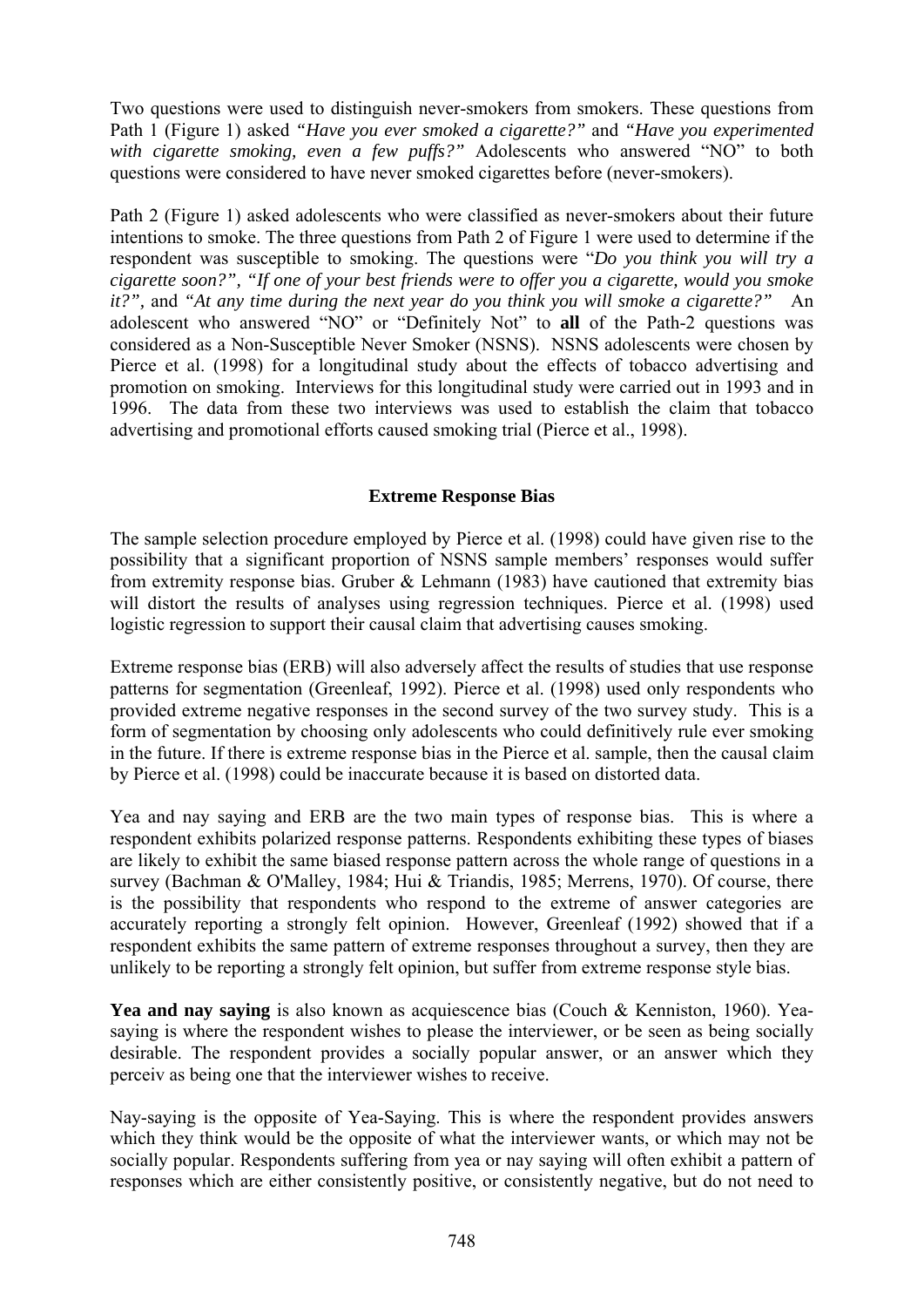be to the extremes of the categories. Yea or nay saying can be detected through the use of the means for responses across a range of variables in a survey.

**Extreme response bias** (ERB) is a condition where respondents provide consistently extreme responses (Greenleaf, 1992; Hair, Anderson, Tatham, & Black, 1998; Zikmund & Babin, 2007). ERB is closely associated with standard deviation bias. ERB is when respondents answer with only to the extremities of an answer scale. Standard deviation bias is a situation where respondents consistently show high standard deviations in their answers, but may not favor the extremities of the answer scales. ERB and standard deviation bias sufferers tend to exhibit high standard deviations or variance (range) in their responses.

This article reports the findings of an investigation of the possible existence of ERB in the Pierce et al. (1998) sample. While it is unreasonable to expect all of the respondents in this sample to exhibit ERB, there could be a significant proportion of respondents who exhibit ERB due to the sample selection procedure used by Pierce et al. (1998) to establish the cohort of their study.

## **Methodology**

The data used for this article was the same data used by Pierce et al. (1998) to report their causal claim. This data formed part of the 1993 Youth Survey of the California Tobacco Study (California Department of Health Services, 2006). The California Tobacco Study consists of a series of tobacco use surveys carried out between 1991 and 2003. All analyses for this article were performed using SAS 8.2, an updated version the same software used by Pierce et al. (1998) for their analyses.

Three mutually exclusive sub-samples of respondents were established according to the classification method used by Pierce et al. (1998). These represented three types of respondents: Smokers (n=1000), NSNS – Non-Susceptible Never-Smokers (n=1000), and SNS –Susceptible Never Smokers (n=68). The response patterns for these three groups were compared for evidence of the existence of extremity bias.

A list of questions was drawn from the 1993 Youth Survey for testing. These questions were selected from different areas of the survey. If any of the three test groups exhibited response bias, the response style patterns were likely to be prevalent throughout the survey, and were likely to be present in sections about different topics.

The test questions that were selected had to meet three criteria. These were, (1) the questions must not have been originally used by Pierce et al. (1998) to select respondents for segmentation into the NSNS cohort. (2) The questions must not ask about the respondent's views on their own smoking, and (3) the questions must have similar types of response scales (ordinal-type scales) as the questions used by Pierce et al. (1998) for their sample selection purposes. The questions which were selected for testing are depicted in Table 1.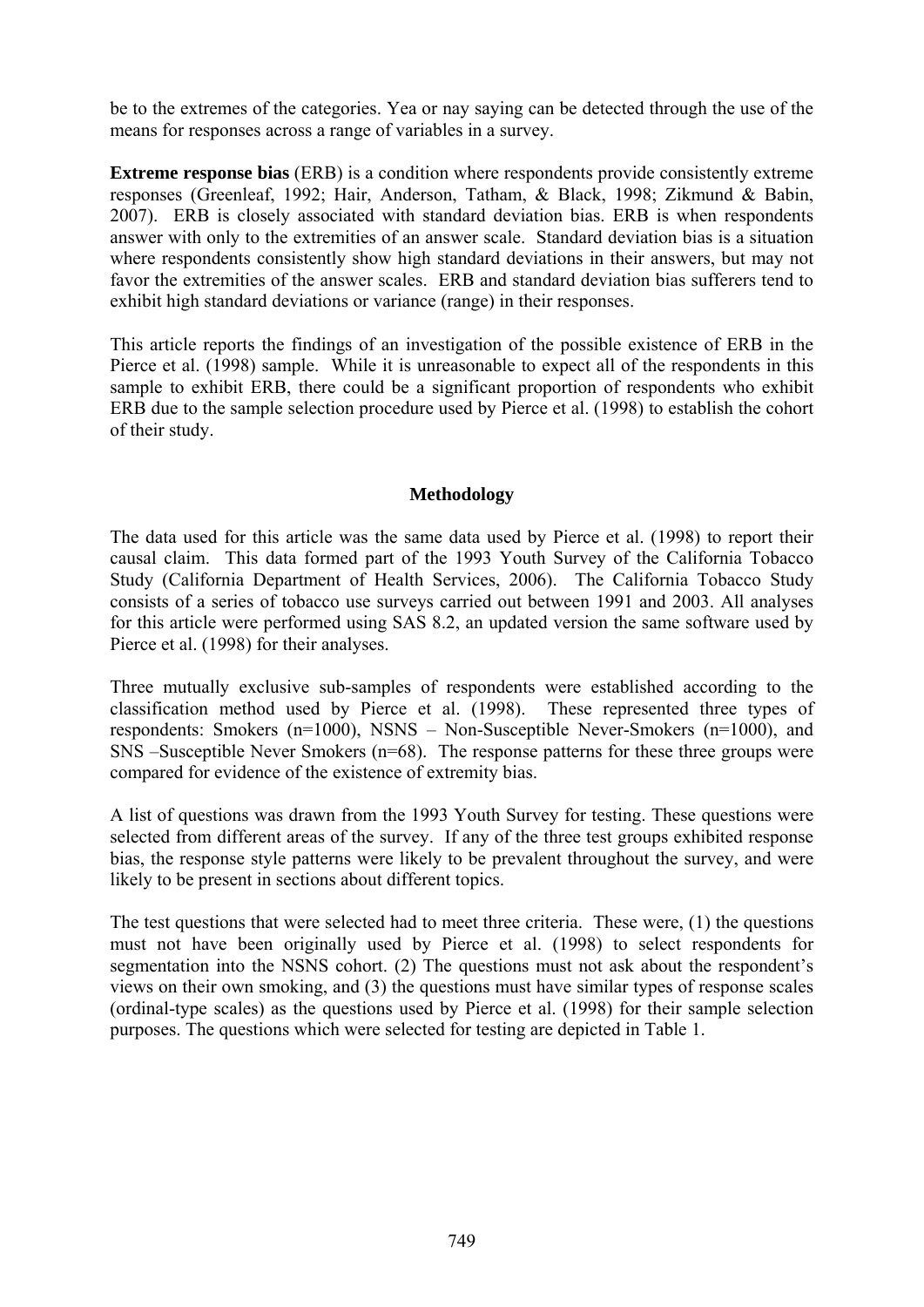| Table 1: Variates selected for identification of response style artifacts |                                                                                                   |  |  |  |  |  |
|---------------------------------------------------------------------------|---------------------------------------------------------------------------------------------------|--|--|--|--|--|
| <b>Question label</b>                                                     | Question wording                                                                                  |  |  |  |  |  |
| <b>OBJSMOK</b>                                                            | How many people you know who are about your age, object to second hand smoke?                     |  |  |  |  |  |
| <b>FRENAPPR</b>                                                           | How do you think your best friends would feel about you smoking on a daily basis?                 |  |  |  |  |  |
| <b>FRENCHEW</b>                                                           | How do you think your best friends would feel about you using chewing tobacco or snuff regularly? |  |  |  |  |  |
| <b>SENRSMOK</b>                                                           | How many high school seniors do you think smoke cigarettes?                                       |  |  |  |  |  |
| <b>NOFUTUR</b>                                                            | During the last 12 months, how often have you felt hopeless about the future?                     |  |  |  |  |  |
| <b>OCARE</b>                                                              | Do you think people your age care about staying off cigarettes?                                   |  |  |  |  |  |

An ANOVA (Analysis of Variance), with a Bonferroni adjustment for multiple comparisons, was used to test for a main effect in the response patterns for the three test groups. The Bonferroni test was used to control for experiment wide Type 1 error (Hair et al., 1998).

ANOVA provides significance testing for the differences in the means of responses to individual test questions and compares them between the three test groups. This enables the identification of extreme response patterns by observing the differences in the variance, standard deviation, and mean values between the groups. Bartlett's test for sphericity was used as a test for co-linearity among the test questions. A significant result in the Bartlett's test indicates non-co-linearity, which is desirable situation in our case (Hair et al., 1998).

A non-hierarchical Correlation Measures Cluster analysis (with pre-specified groups) was then used to represent the "similarity by the correspondence of patterns across the characteristics" (Hair et al., 1998, p.484). Correlation Measures Cluster analysis inverts the respondent's X variable matrix so that the columns represent the respondents and the rows represent the questions (hierarchical cluster analysis functions in the opposite manner). This results in identification of the pattern of responses for the test groups.

# **Results and Discussion**

**ANOVA –** All of the test questions except for NOFUTUR reported a significant value for Bartlett's test in the ANOVA (Table 2). This suggests that the test questions are empirically independent and represent different dimensions of the questionnaire (i.e. they are questions asking about different things).

Levene's test for homoscedasticity was used to assess whether the variance of a test question was equal across the three test groups (Hair et al., 1998). A significant Levene's indicates similarity in response styles. Levene's was non- significant for all test questions except SENRSMOK. This suggests that response patterns were different between the three test groups.

From Table 2, Group 2 (NSNS) appear to exhibit a different response pattern from the other groups. The highlighted rows for Mean and Variance statistics help to visually highlight this pattern. Group 2 report higher variances for all test questions except FRENAPPR, suggesting more response variation when compared to Groups 1 and 3. The mean response values of Group 2 were also lower/higher than those of Groups 1 and 3 across all test questions, suggesting that there may be response style effects operating in Group 2. The lower/higher means also suggest that more Group 2 respondents gave more extreme answers.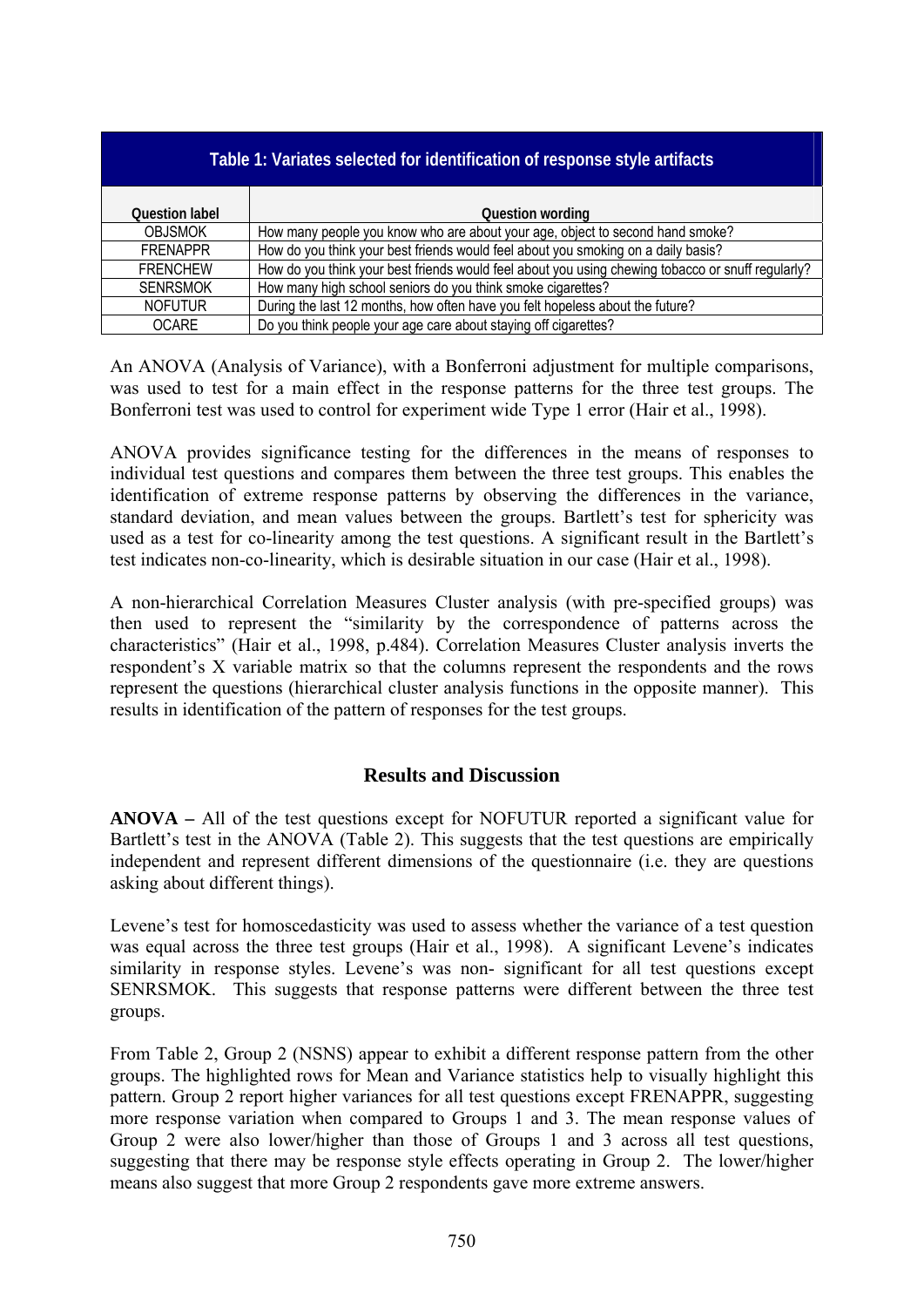| Table 2: ANOVA to establish patterns in responses of different groups |                                                |                     |                      |                      |                              |                                           |  |  |
|-----------------------------------------------------------------------|------------------------------------------------|---------------------|----------------------|----------------------|------------------------------|-------------------------------------------|--|--|
| <b>Test Question and</b><br>scale range                               | Sig. Diff. btw groups<br>(Bonferroni) **p<0.05 | Group<br>number     | Mean                 | Variance             | Bartlett't (B)<br>Levene (L) | F-Statistic using<br><b>Welch's ANOVA</b> |  |  |
| <b>OBJSMOK</b><br>4 item scale $(0-3)$                                | $1 - 2$ **                                     | $\overline{2}$      | 1.49<br>1.64         | 1.32<br>1.82         | $B \le 0.05$<br>L > 0.05     | 3.69 ( $p \le 0.05$ )                     |  |  |
| <b>FRENAPPR</b>                                                       | $1 - 2$ **                                     | 3<br>$\overline{2}$ | 1.55<br>2.27         | 1.16<br>2.05<br>1.42 | $B \le 0.05$                 |                                           |  |  |
| 3 item scale $(1-3)$                                                  |                                                | 3                   | 1.99<br>2.28         | 0.26                 | L > 0.05                     | $14.6$ ( $p≤0.05$ )                       |  |  |
| <b>FRENCHEW</b><br>3 item scale $(1-3)$                               | $1 - 2$ **                                     | $\overline{2}$<br>3 | 2.18<br>2.01<br>2.17 | 0.83<br>0.91<br>0.18 | $B \leq 0.05$<br>L > 0.05    | $8.04$ ( $p \le 0.05$ )                   |  |  |
| <b>SENRSMOK</b><br>4 item scale $(0-3)$                               | $1 - 2$ **<br>$2 - 3$ **                       | $\overline{2}$<br>3 | 2.08<br>1.73<br>2.15 | 1.10<br>2.17<br>0.64 | $B \le 0.05$<br>L < 0.05     | 20.81 (p≤0.05)                            |  |  |
| <b>NOFUTUR</b><br>4 item scale $(1-4)$                                | $1 - 2$ **<br>$2 - 3$ **                       | $\overline{2}$<br>3 | 2.74<br>3.29<br>2.94 | 1.12<br>1.15<br>0.94 | B > 0.05<br>L > 0.05         | 65.31 (p≤0.05)                            |  |  |
| <b>OCARE</b><br>4 item scale                                          | $1 - 2$ **<br>$2 - 3$ **                       | $\overline{2}$<br>3 | 1.98<br>1.64<br>2.33 | 1.27<br>1.83<br>0.53 | $B \leq 0.05$<br>L > 0.05    | 13.78 (p≤0.05)                            |  |  |

From the higher variance and more extreme mean values reported by ANOVA, it appears that significant numbers of Group 2 respondents consistently chose more extreme responses for all the questions tested. As the test questions were selected from different areas of the survey, the extreme response pattern may also be consistent for the entire 1993 Youth Survey. This finding, that there is evidence of an extreme response style bias in Group 2 responses suggests a significant proportion of these individuals were not merely indicating a strong opinion (Greenleaf, 1992), but exhibited a systematic response style bias for all questions in the questionnaire.

**Cluster analysis -** Preliminary screening for outliers was conducted for cluster analysis. Group 2 (NSNS) fit the profile of an outlier group. However, since the focus of this article is to ascertain if extreme response style bias operates in Group 2, this group is retained for the cluster model. As reported earlier, Bartlett's test indicated no multicollinearity among the test questions. This satisfies the requirements for cluster analysis (Hair et al., 1998).

The cluster model is statistically significant and differences were found between all three groups (Table 3). The clusters sizes were relatively similar (Group 1: n=403; Group 2: n=250; Group 3: n=383).

The standard deviation (SD) statistic in Cluster analysis measures the magnitude-of-diversity in response patterns (i.e. how big were the differences in the response styles between the groups). Groups 1 and 3 reported similar SD of 0.75 and 0.71 respectively, indicating that they have relatively similar response patterns. Group 2's SD was 1.64 (more than twice that of the other groups). This indicates that Group 2 has more variation, and a more diverse pattern of responses. From the SD statistic in Table 3, Group 2 provided more polarized responses when compared with Groups 1 and 3. This is an indication of extreme response bias.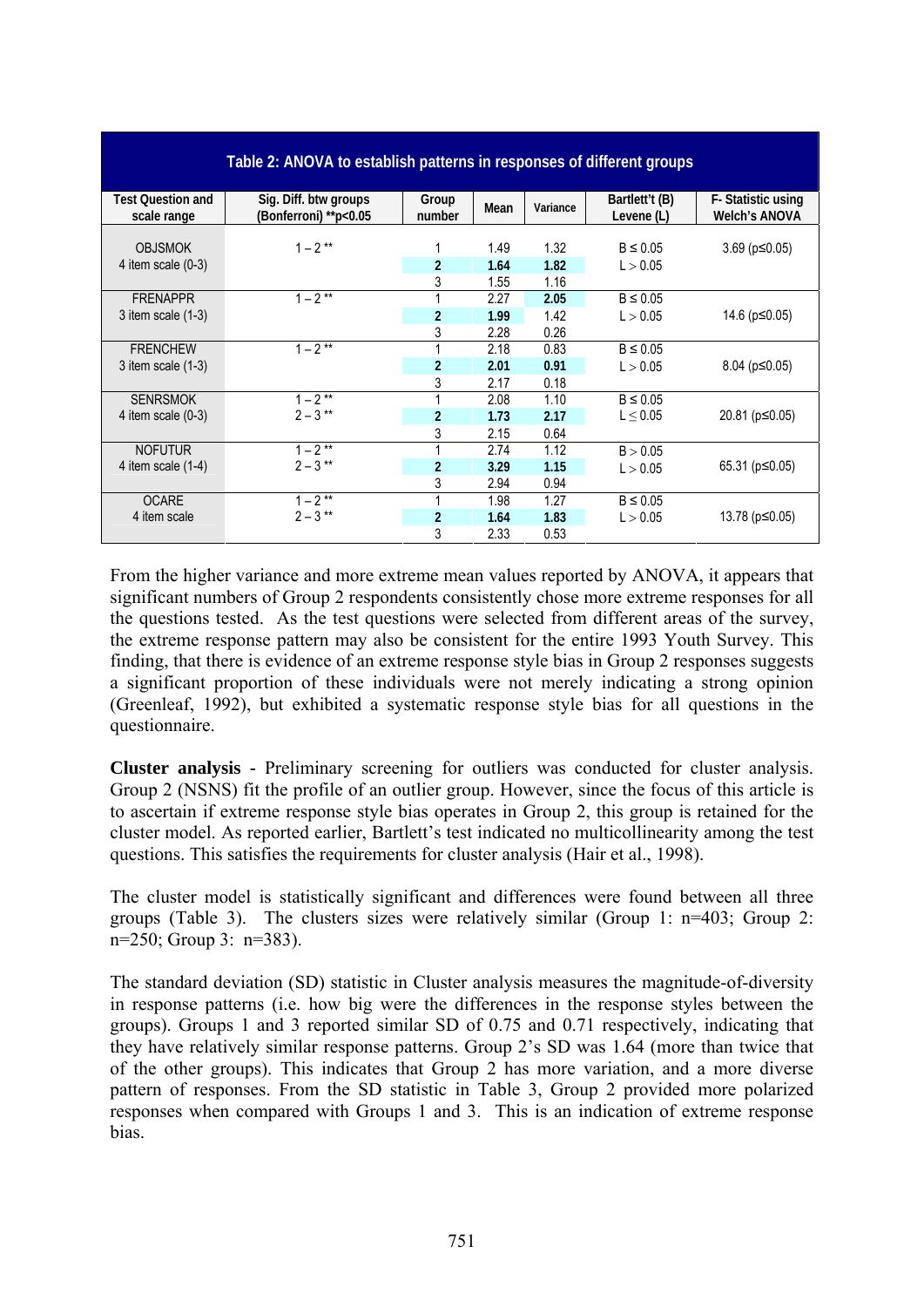| Table 3: Results of cluster analysis for Smokers, Susceptible Never Smokers, and Non-<br><b>Susceptible Never-Smokers</b> |                   |                |               |  |  |  |  |  |
|---------------------------------------------------------------------------------------------------------------------------|-------------------|----------------|---------------|--|--|--|--|--|
|                                                                                                                           | Group 1 (Smokers) | Group 2 (NSNS) | Group 3 (SNS) |  |  |  |  |  |
| Frequency                                                                                                                 | 367               | 250            | 383           |  |  |  |  |  |
| <b>Std Deviation</b>                                                                                                      | 0.75              | 1.64           | 0.71          |  |  |  |  |  |
| Max dist: seed to cluster                                                                                                 | 14.88             | 18.16          | 10.21         |  |  |  |  |  |
| Dist btw centroids                                                                                                        | 2.05              | 2.27           | 2.05          |  |  |  |  |  |
| Cluster means. Note: means with different patterns are highlighted: 4 point scale                                         |                   |                |               |  |  |  |  |  |
| <b>OBJSMOK</b>                                                                                                            | 0.57              | 1.16           | 2.58          |  |  |  |  |  |
| <b>FRENAPPR</b>                                                                                                           | 2.57              | 1.60           | 2.40          |  |  |  |  |  |
| <b>FRENCHEW</b>                                                                                                           | 2.33              | 1.91           | 2.23          |  |  |  |  |  |
| <b>SENRSMOK</b>                                                                                                           | 2.11              | 2.03           | 2.08          |  |  |  |  |  |
| <b>NOFUTUR</b>                                                                                                            | 3.28              | 1.50           | 3.03          |  |  |  |  |  |
| <b>OCARE</b>                                                                                                              | 2.12              | 1.50           | 2.10          |  |  |  |  |  |

Group 2 was also the farthest group from the point of origin of the cluster seed (Group  $2=18.16$ ; Group  $1=14.88$ ; Group  $3=10.21$ ; Table 3). This indicates that Group 2 exhibited a different response pattern. An examination of the distance between cluster centroids indicates that Group 2 at 2.27 is farther away than the other groups, and appears to be an outlier group. Group 1 (2.05) and Group 3 (2.05) were equidistant. When the distance from seed to cluster and the distance between cluster-centroids are mapped in Euclidian space, Group 2 appear to be the least similar group. Examination of the cluster means (highlighted) from Table 3 further indicate that Group 2 gave responses which were clustered more towards the extremities of the answer categories. This suggests that Group 2 gave markedly different responses when compared to Groups 1 and 3. The results also suggest that Group 2 respondents exhibit more extreme responses styles throughout the questionnaire.

# **Conclusion and limitations**

The results suggest that Group 2, the second survey (NSNS) respondents, exhibit significantly different response patterns when compared to other groups of respondents from the 1993 Youth Survey. The cluster analysis confirms the findings from the ANOVA analysis that the Group 2 respondents tend to exhibit an ERB pattern in their choice of responses. Because the test questions were chosen from different areas of the survey, this finding suggests that the observed ERB bias may be a survey-wide problem. This observation suggests that it was unlikely that the NSNS respondents from Group 2 were voicing their opinion on the issue of their susceptibility to smoking, but were responding to questions throughout the questionnaire by selecting answer choices in the extremity of the answer categories.

Extreme response bias would be expected to seriously distort the results of the Pierce et al. (1998) analysis. This was because the Pierce et al. study exclusively relied on the responses of Group 2 NSNS respondents in the follow-up survey. These responses were used to determine the change in susceptibility to smoking in these NSNS respondents.

Other researchers adopting Pierce et al.'s method of determining susceptibility would also be expected to suffer from the same type of extreme response style bias. The Pierce et al. article has been *"…cited scores of times in academic literature and introduced as evidence in Congressional testimony and in arguments before the Supreme Court"* (Geweke & Donald, 2002). This calls into question the body of work that is based on the Pierce et al. (1998)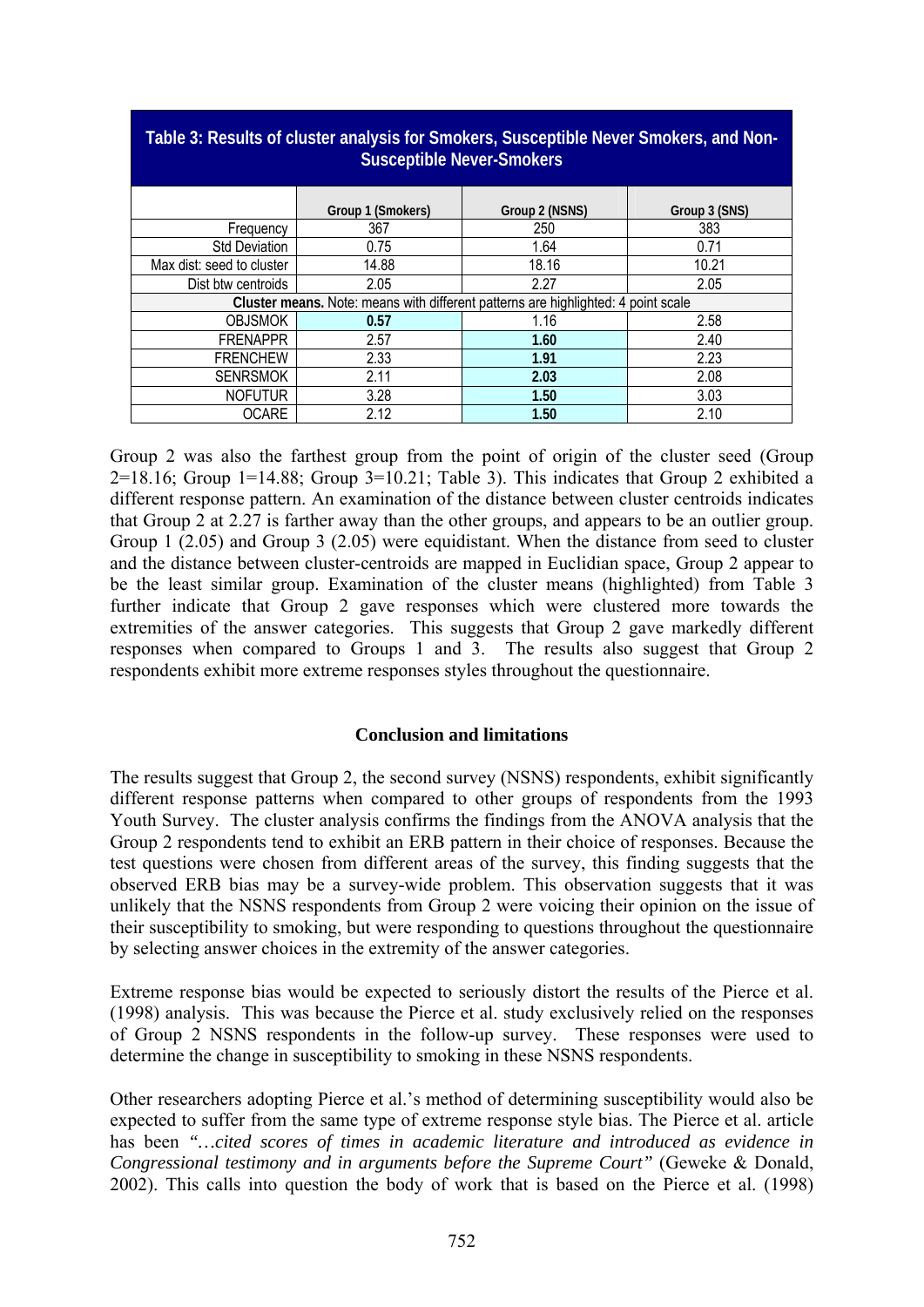paradigm of adolescent movement toward smoking trial and use. Clearly, further research is needed in this important area.